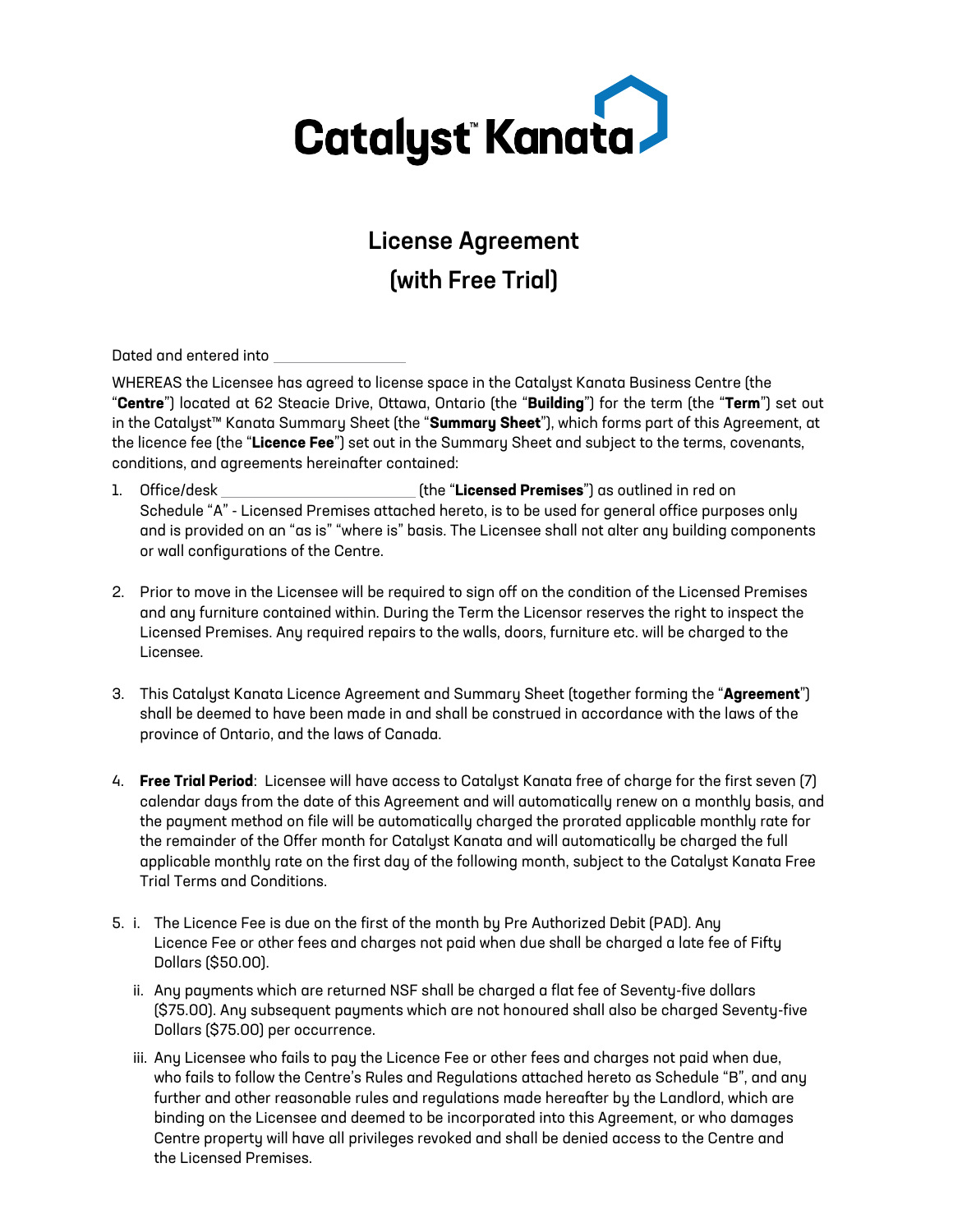- 6. The Licensee, upon the payment of the Licence Fee (and other fees and charges required under this Agreement) and the observance of the Rules and Regulations and all other conditions of this Agreement, may peaceably and quietly possess and enjoy the Licensed Premises and Centre during the Term of this Agreement without interruption from the Licensor or any other person lawfully claiming by, through, or under it.
- 7. The Licensee shall not sublet the Licensed Premises nor transfer this Agreement.
- 8. **Termination**: The Licensee or Licensor may terminate this Agreement with the provision of thirty (30) days' prior written notice one to the other. Notice to terminate must be provided prior to the end of the current month to take effect for the end of the subsequent month. No refund shall be provided for a partial month.
- 9. The Licensee shall take good care of the Licensed Premises and the **Common Areas**, being those areas, facilities, utilities, improvements, equipment and installations within, adjacent to, or outside the Building and Centre which serve or are for the benefit of the Building and Centre, which do not comprise part of the Licensed Premises and which, from time to time, are not designated or intended by the Licensor to be for the Licensor's exclusive use, and are not designated or intended by the Licensor to be licensed to the Licensee or any other licensees of the Building or Centre. Without limiting the generality of the foregoing, Common Areas include all walkways and sidewalks, all landscaped and planted areas, the roof and exterior walls of the Building, exterior and interior structural elements and walls of the Building, common washrooms, kitchen, meeting rooms, boardroom, photocopy rooms and phone rooms in the Centre, all parking and loading areas and all entrances and exits thereto and all structural elements thereof, all access ways, truck courts, driveways, delivery passages, loading docks and related areas, all electrical, telephone, meter, valve, mechanical, storage, service and janitorial rooms, fire prevention, security and communication systems, and generally all areas forming part of the Building which do not constitute licensed or licensable premises. The Licensee further agrees to maintain the Common Areas in a clean, tidy, and healthy condition. The Licensee shall not paint, post notices, or otherwise deface the walls and surfaces of the Licensed Premises, Centre or Building.
- 10. Licensee is responsible for insuring its own contents and equipment. Licensor shall not be responsible for damage, theft, or other losses of the Licensee in any way from any cause.
- 11. Licensee shall be responsible for all its guests, employees, and anyone for whom it is responsible for while in the Building, Center, and Licensed Premises.
- 12. **Relocation**: The Licensor shall have the right to relocate the Licensee within the Centre.
- 13. **Hazardous or Illegal substances**: The Licensee shall not bring into Building or Centre any hazardous or illegal substances as defined by all federal, provincial, civic, and municipal authorities or Association of Insurance Underwriters or Agents.
- 14. **Additional Fees**: Fees for additional services are charged per the fee schedule (see price list).
- 15. **Vacating**: At the end of the Term or earlier termination thereof, the Licensee shall be required to receding. At the end of the form of callier termination thereon, the Licensed endin se required to  $\sim$  2 in a clean and broom swept condition including repainting of walls, steam cleaning of the carpet,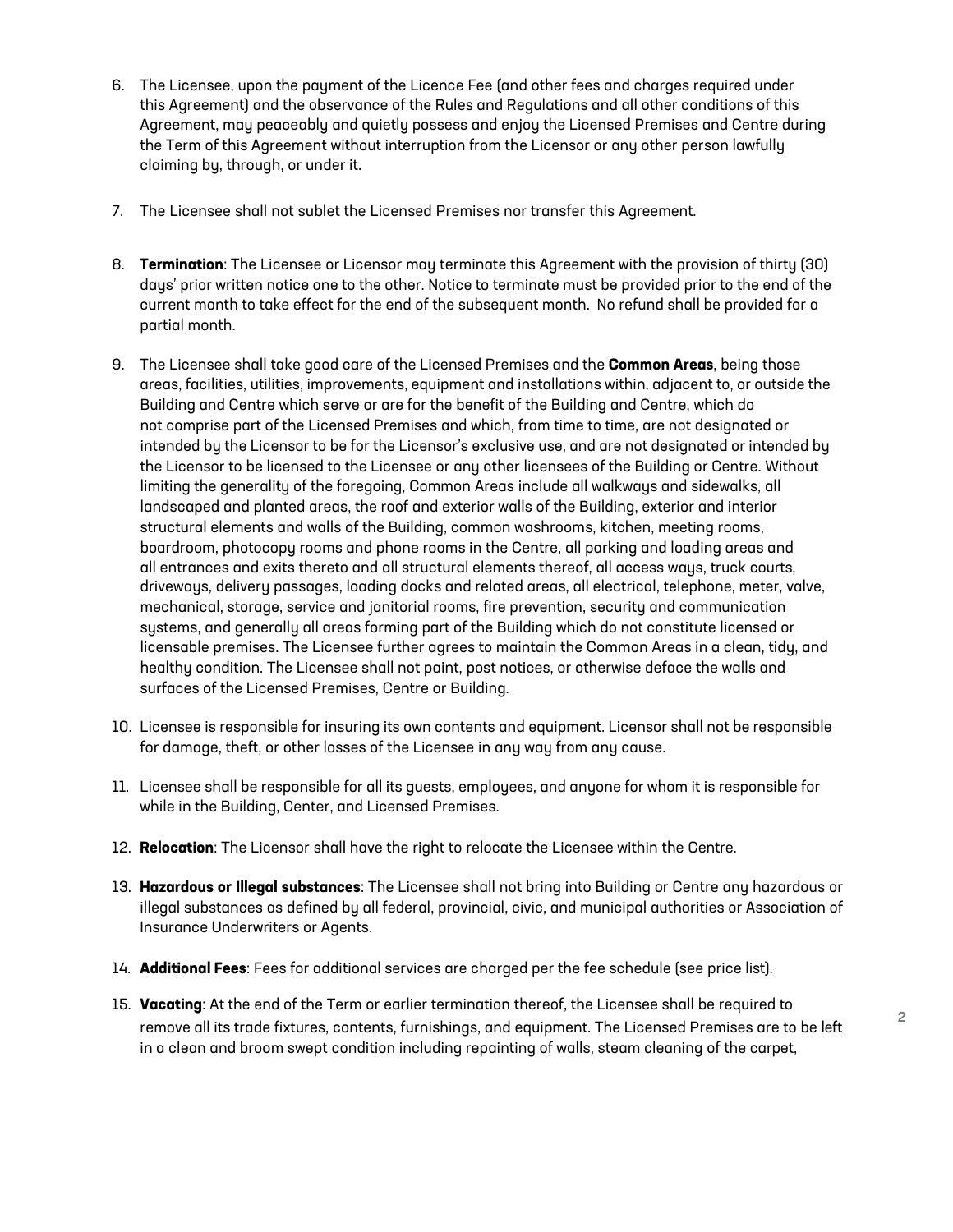and removal of the Licensee's name from the door of the Licensed Premises at the Licensee's sole cost and expense. Should the Licensee fail to perform any act on its part to be performed hereunder, the Licensor may perform such act and all sums paid or costs incurred by Licensor in so performing such shall be invoiced to the Licensee plus a fifteen percent (15%) administration fee and shall be payable by the Licensee to the Licensor on demand.

- 16. **Indemnity**: The Licensee will defend, indemnify, and save harmless the Centre and Licensor against all liability, claims for bodily injury or death, damages, loss, and expenses which may arise, unless caused by the gross negligence of the Licensor.
- 17. **Confidentiality**: The Licensee and those for whom the Licensee is responsible shall keep confidential all financial information, terms, and conditions in respect of this Agreement.
- 18. **Catalyst Kanata**: The Licensee shall not use the name of the Centre for advertising or other business activities without the express written consent of the Licensor.
- 19. **Entire Agreement**: There are no covenants, representations, warranties, agreements or other conditions expressed or implied, collateral or otherwise, forming part of or in any way affecting or relating to this Agreement, save as expressly set out or incorporated by reference herein, and this Agreement constitutes the entire agreement duly executed by the parties, and no amendment, variation or change to this Agreement shall be binding unless the same shall be in writing and signed by the parties.

The Licensee hereby accepts this Agreement of the Centre and Licensed Premises to be held by it as Licensee, and subject to the conditions, restrictions and covenants above set forth.

**IN WITNESS WHEREOF** the Licensor and the Licensee have executed this Agreement on the day and year first above written.

| Dated at _________________________ the _____ day of _______________ 2022.                                                                |  |                           |  |
|------------------------------------------------------------------------------------------------------------------------------------------|--|---------------------------|--|
| <b>Licensor Name</b>                                                                                                                     |  | <b>Licensor Signature</b> |  |
| Title                                                                                                                                    |  |                           |  |
| Dated at ________________________the _____ day of _______________ 2022.                                                                  |  |                           |  |
| and the control of the control of the control of the control of the control of the control of the control of the<br><b>Licensee Name</b> |  | Licensee Signature        |  |
| Title                                                                                                                                    |  |                           |  |
|                                                                                                                                          |  |                           |  |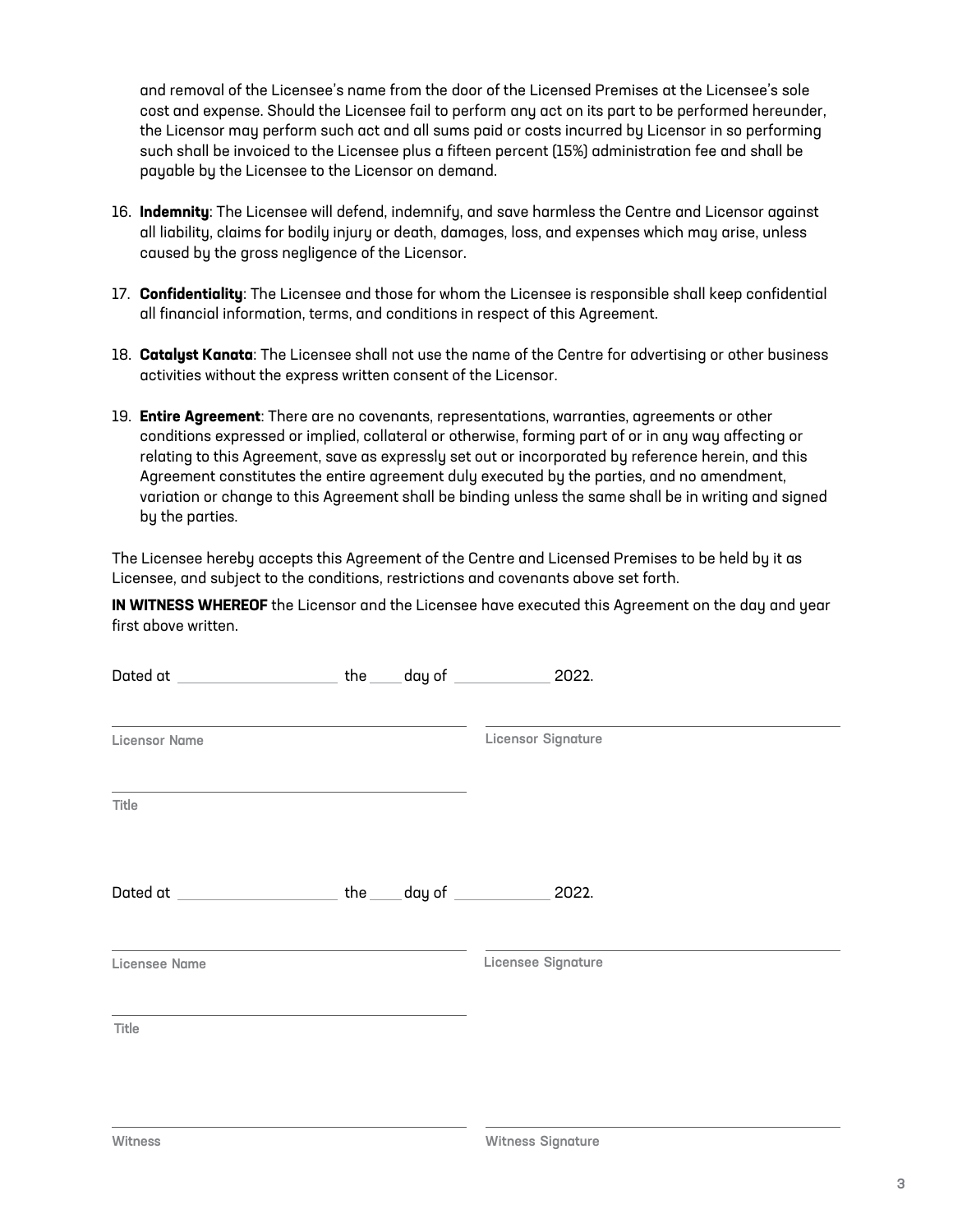### **SCHEDULE "A"**

## **Licensed premises:**

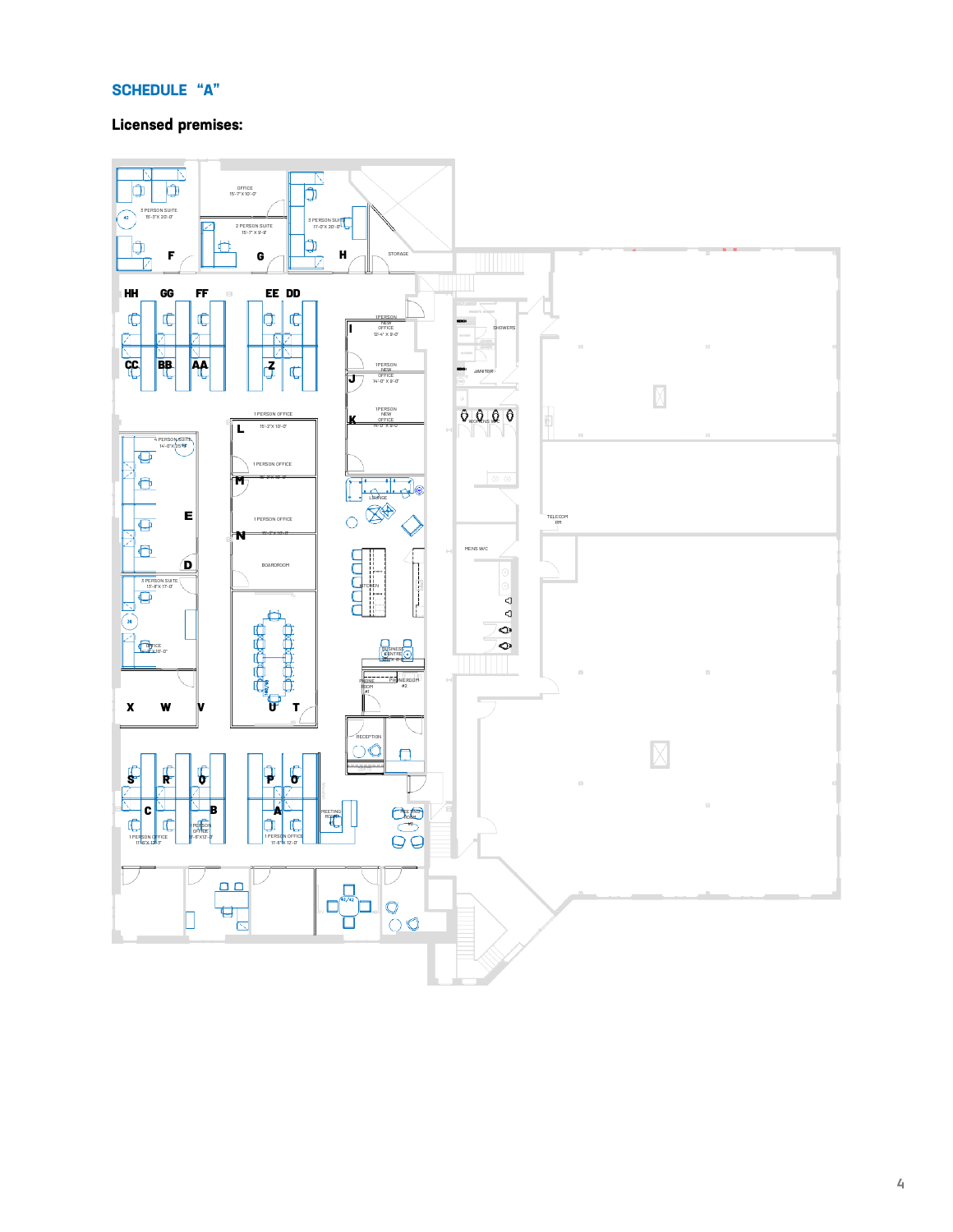#### **SCHEDULE "B"**

#### **Rules And Regulations**

The Licensor reserves the right to promulgate, rescind, alter or waive any rules or regulations when it is necessary, desirable or reasonable for its best interest and in the opinion of the Licensor, for the best interests of the Licensees.

#### **General:**

- i. The Licensor shall have the right to control and operate the Common Areas and Centre in such manner as it deems best for the benefit of the Licensees generally
- ii. No Licensee shall invite to the Building or Centre, or permit the visit of, persons in such numbers or under such conditions as to interfere with the use and enjoyment of the entrances, corridors, and facilities of the Building or Centre by other licensees.
- iii. Canvassing, soliciting, and peddling are prohibited, and Licensees shall cooperate to prevent the same.
- iv. Licensor reserves the right to refuse access to any person the Licensor in good faith judges to be a threat to the safety, reputation, or property of the Building or Centre and/or its occupants.
- v. Licensees shall not cause or permit any odours to be emitted from their respective licensed premises which, in the Licensor's opinion, are objectionable or offensive or cause any interference with the safety, comfort, or convenience of the Licensor or other occupants of the Building or Centre. No food or beverages shall be carried in the public halls except in closed containers. All licensees agree and acknowledge that the Licensor has implemented a scent-free policy at the Centre.
- vi. Licensees shall not install or permit the installation or use of any machine dispensing goods for sale in their respective licensed premises, Centre, or the Building and no showcases or other articles shall be put in front of or affixed to any part of their respective licensed premises, Centre, or the Building (including the exterior of the Building).
- vii. All garbage must be properly wrapped and placed in proper garbage receptacles and the garbage receptacle shall be placed outside the Licensed Premises for emptying by the janitorial contractor. The Licensor may, at its discretion and from time to time, implement other rules concerning recycling, composting, or the general collection of garbage which all licensees must abide by.
- viii.Each Licensee of the Centre shall ensure that the kitchen, lounge, phone rooms, boardroom and small meeting rooms are left in a clean and tidy condition after each use including loading of dirty dishes in the dishwasher and wiping down counters and tables after use.

#### **Ingress/Egress:**

- i. The sidewalks, driveways, entrances, vestibules, passages, corridors, halls, and stairways shall not be encumbered or obstructed or be used for any purpose other than for ingress to and egress from the Building, Centre, or the licensed premises.
- ii. The Licensor reserves the right to restrict and regulate the use of areas of ingress and egress of the Building, Centre, or licensed premises by licensees and the right to designate which Building entrance or entrances shall be used by persons making deliveries to the Building.
- iii. The Licensor reserves the right to exclude from the Building outside of Normal Business Hours, being such hours as the Licensor is reasonably available to perform maintenance and fulfil service requests, all persons not authorized by a Licensee in writing, by pass or otherwise to have access to the Building, the Centre, and the licensed premises. Each licensee shall be responsible for all persons authorized to have access to the Building, Centre, and their respective licensed premises and shall be liable to the Licensor for all their acts.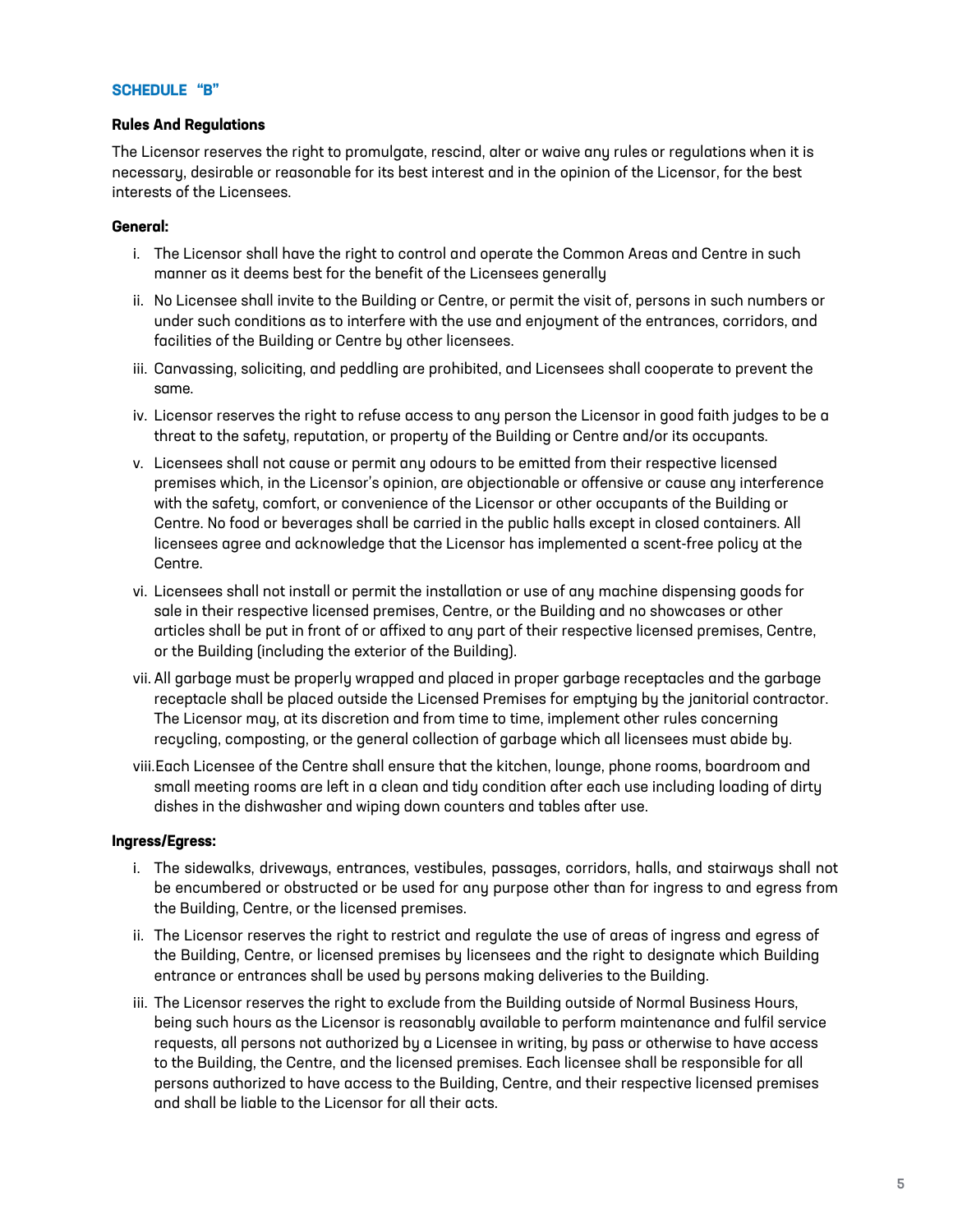#### **Building exterior, windows & doors:**

- i. No awnings or other projections shall be attached to the outside walls of the Building. No curtains, blinds, shades, or screens other than those furnished by Licensor shall be attached to, or hung in, or used in connection with, any window or door of any licensed premises unless approved by the Licensor acting reasonably.
- ii. The windows and doors, and other apertures that reflect or admit light and air into the Common Areas shall not be covered or obstructed by licensees, nor shall any bottles, parcels, files, papers, or other articles be placed on the windowsills.
- iii. All entrance doors in each licensed premises and the Centre shall be left locked by licensees when the licensed premises are not in use.
- iv. No radio or television areal, antenna or satellite dish shall be affixed to any part of the Building without the written consent of the Licensor.

#### **Signs / Advertising:**

i. No sign, advertisement, notice or other lettering shall be exhibited, inscribed, painted, or affixed by any licensee on any window or part of the outside or inside of their respective licensed premises or the Common Areas. In the event of the violation of the foregoing by any licensee, the Licensor may remove same without any liability, and may charge the expense incurred by such removal to such licensee.

#### **Smoking:**

#### CIGARETTES, CIGARS, VAPING, E-CIGARETTES:

- i. Per City of Ottawa By Law 2001-148, smoking is not permitted within nine (9) meters of all egress and ingress points of the Building, within the Building, within the Centre, and within any licensed premises.
- ii. Smoking is permitted in exterior designated areas, if such areas are actually provided, only. Butts are to be extinguished and disposed of in the appropriate container, usually a "Butt Stop", and not thrown on the ground or in the plantings.

#### CANNABIS:

- i. The use or consumption of recreational marijuana/cannabis, in any form, and by any means, is not permitted within the Building, Centre, Common Areas, or any licensed premises.
- ii. Where a licensee, or one of its employees, is required to consume cannabis for medical purposes, the licensee shall make all reasonable efforts to accommodate the individual's needs, while respecting the interests of the Licensor and other licensees. For example, where possible, such licensee should determine if the use of cannabis for medical purposes is required during Business Hours, and whether the cannabis may be consumed in a form other than by smoking or vaping in order to reduce the effects of second-hand smoke. In any event, there shall not be any smoking or vaping of cannabis, whether for recreational or medicinal purposes, inside each respective licensed premises, in any Common Areas, the Building, or the Centre.
- iii. No Licensee shall bring marijuana plants into the Building, Common Areas, Centre, or any licensed premises.

#### **Washrooms, showers etc.:**

- i. The toilets, urinals, sinks, showers, and other water apparatus shall not be used for any purposes other than those for which they were constructed.
- ii. No rubbish, rags, ashes, paper towels, or other substances shall be thrown down the drains or flushed down the toilet.
- iii. The cost to repair any damage resulting by misuse of the washrooms or showers facilities in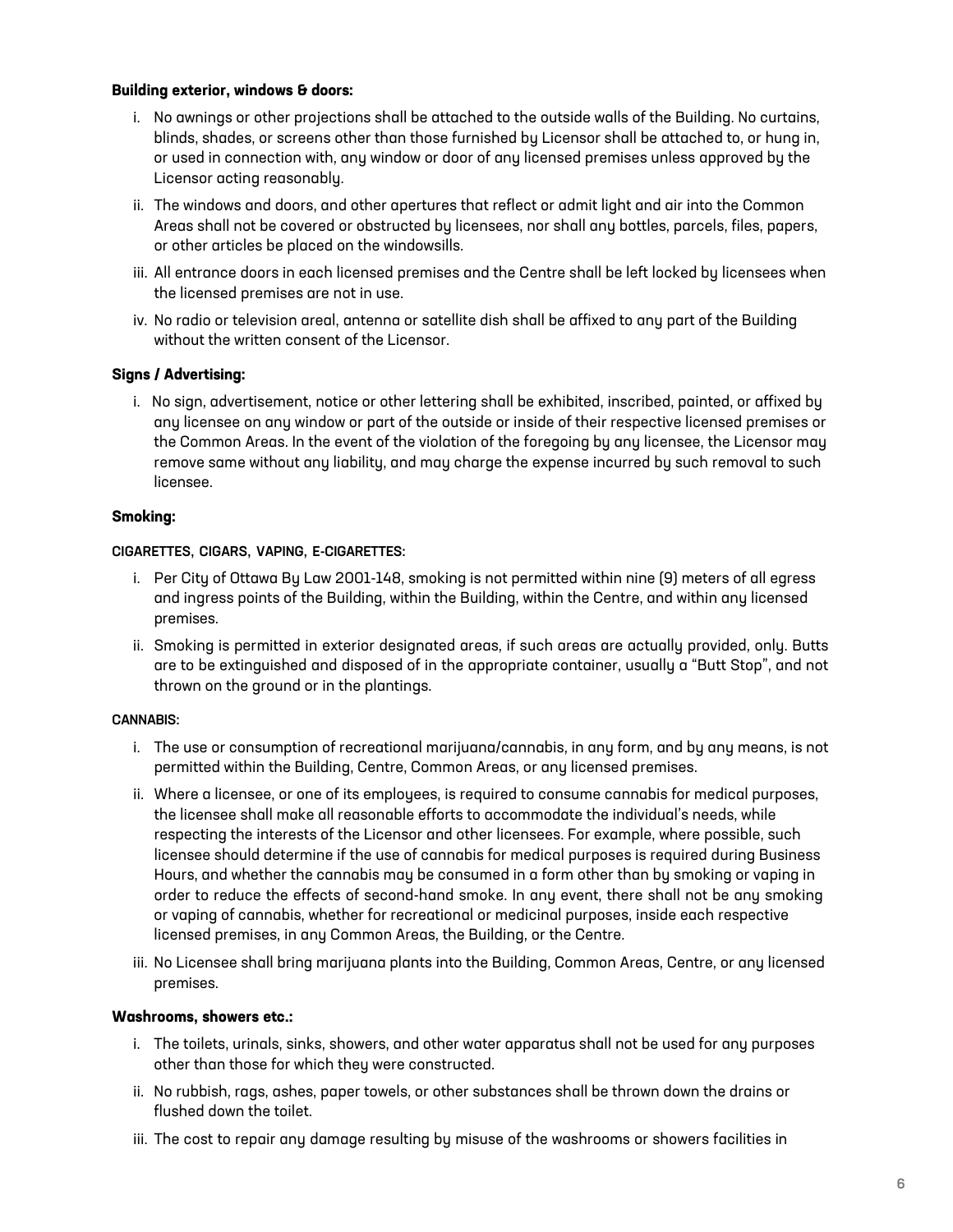the Building shall be borne by the licensees by whom or by whose agents, servants, employees, customers, or invitees the same was caused.

iv. Licensees shall not let the water run in the washroom or showers unless in actual use.

#### **Main Building - General:**

- i. Licensees shall not mark, paint, drill into, or in any way deface any part of any licensed premises or the Building. No boring, cutting, or stringing of wires or installation of pipes shall be permitted.
- ii. No bicycles, vehicles or animals or birds of any kind shall be brought into or kept in or about the Building or the licensed premises, service animals excepted.
- iii. No space in the Building or any licensed premises shall be used for lodging, overnight sleeping, or any immoral or illegal purposes.
- iv. No auction sales shall be made by any licensee without prior written consent of Licensor.
- v. Licensees shall not make, or permit to be made, any unseemly or disturbing noises or disturb or interfere with any occupants of the Centre or Building.
- vi. Licensees shall not occupy or permit any portion of the Building, Centre, or their respective licensed premises to be occupied as an office for the possession, storage, manufacture, or sale of narcotics or drugs, except as incidental to Licensee's main business.

#### **Equipment or machinery:**

- i. Licensees shall not install, attach, or bring into the licensed premises any equipment other than normal office equipment. Any breach of this rule will entitle the Licensor at such licensee's expense to enter the licensed premises and remove whatever such licensee may have so installed, attached, or brought in.
- ii. If any apparatus used or installed by a licensee requires a permit as a condition for its installation, the licensee must file a copy of such permit with the Licensor.

#### **Parking:**

The Licensor shall have exclusive control of all parking areas. Licensees shall not park or allow its employees, customers, invitees, suppliers, or others with whom it does business to park in areas other than those designated for parking.

No vehicles shall remain parked in any parking area overnight except with the prior consent of the Licensor. The Licensor shall not be responsible for damage to or theft of any vehicle, its accessories or contents, whether the same be the result of negligence or otherwise.

#### **EMERGENCY MANAGEMENT:**

#### **Definitions:**

- a) "Emergency" means a situation in which the Licensor determines, based on issuance, proclamation or publication of any legislation, regulations, orders or recommendations by the local municipal, provincial or federal governments, or the municipal, provincial, or federal health, disaster or civil authorities or officers that occupants, tenants, invitees or contractors working in the Building are or may be exposed to imminent danger from a disease, virus, biological or physical agents, meteorological event, a natural disaster or other event that may be unusually detrimental to human health or safety including, by way of example, but not limited to severe acute respiratory syndrome (SARS) virus, the 2009 H1N1 flu, the 2019 novel coronavirus disease (COVID-19), ice, extreme heat, securitu risks.
- b) "Emergency Plan" shall mean and refer to a plan prepared by or for the Licensor for managing the Building in response to an Emergency as it may be amended from time to time.
- c) Health Screening. The Licensor shall be entitled, during such time as there is an Emergency or an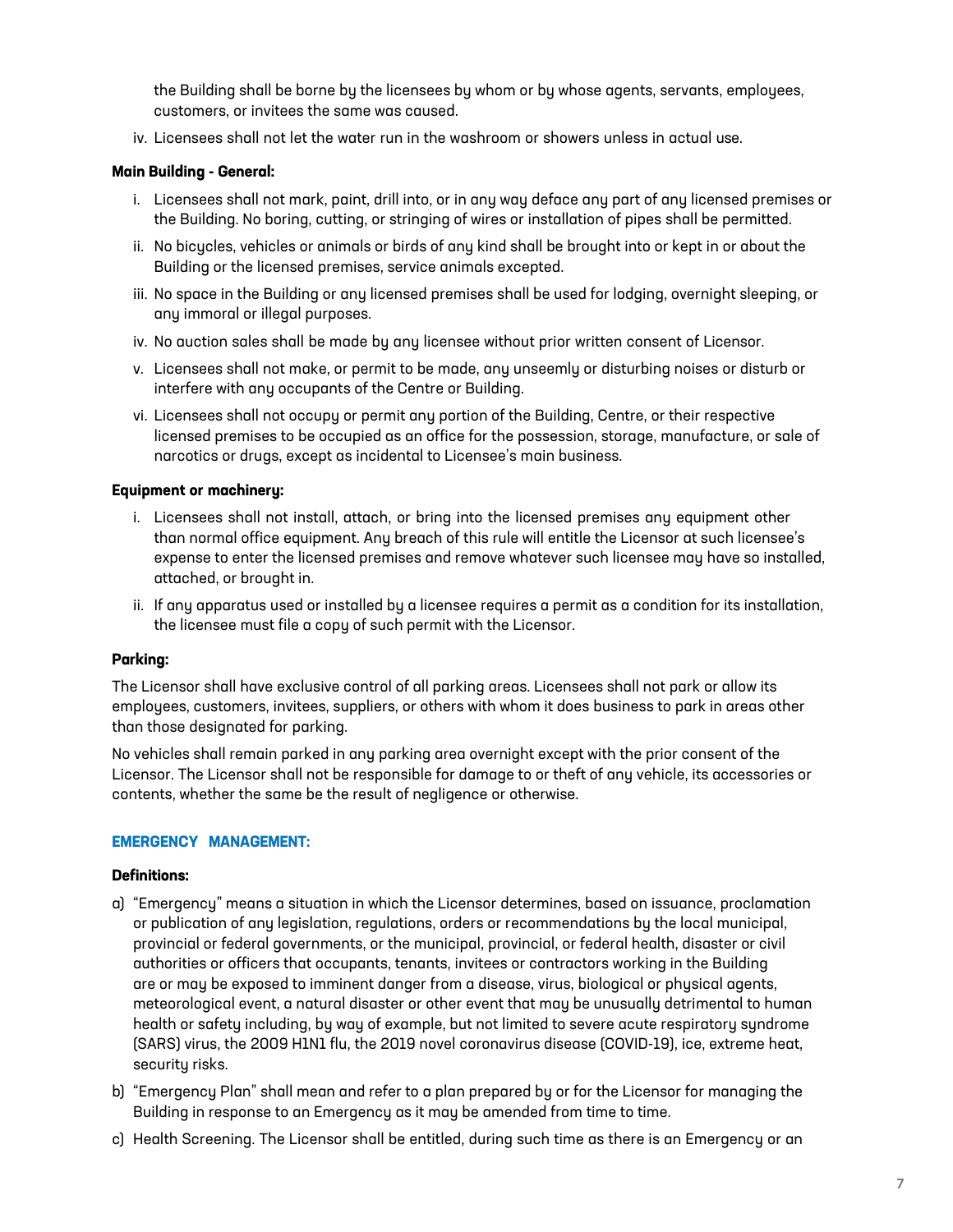Emergency Plan is in effect, to require all licensees to comply with reasonable measures imposed in respect thereof by the Licensor, including health screening, the use of hand washing and other sanitation products directly related to the management of the health threat, attendance at mandatory training sessions, and the use of additional protective clothing by all licensees and their invitees such as, but not limited to, protective barriers, gloves and masks.

- d) Access During an Emergency. During an Emergency, the Licensor shall also be entitled to specify specific modes of ingress and egress from and to the Building for licensees generally, or for specific licensees or invitees who may have a heightened risk of either exposure to a health threat or a heightened risk of transfer of unhealthy condition to other licensees, invitees or visitors in the Building.
- e) Disclosure by Licensee. The Licensee shall, immediately upon becoming aware of same, inform the Licensor of any outbreak of an infectious disease amongst its employees or invitees where such outbreak may impact the health and/or safety of other licensees in the Building or lead to an Emergency.
- f) Emergency Drills. The Licensee shall participate in any Emergency drill that the Licensor shall choose to implement acting reasonably, in preparation for an Emergency.